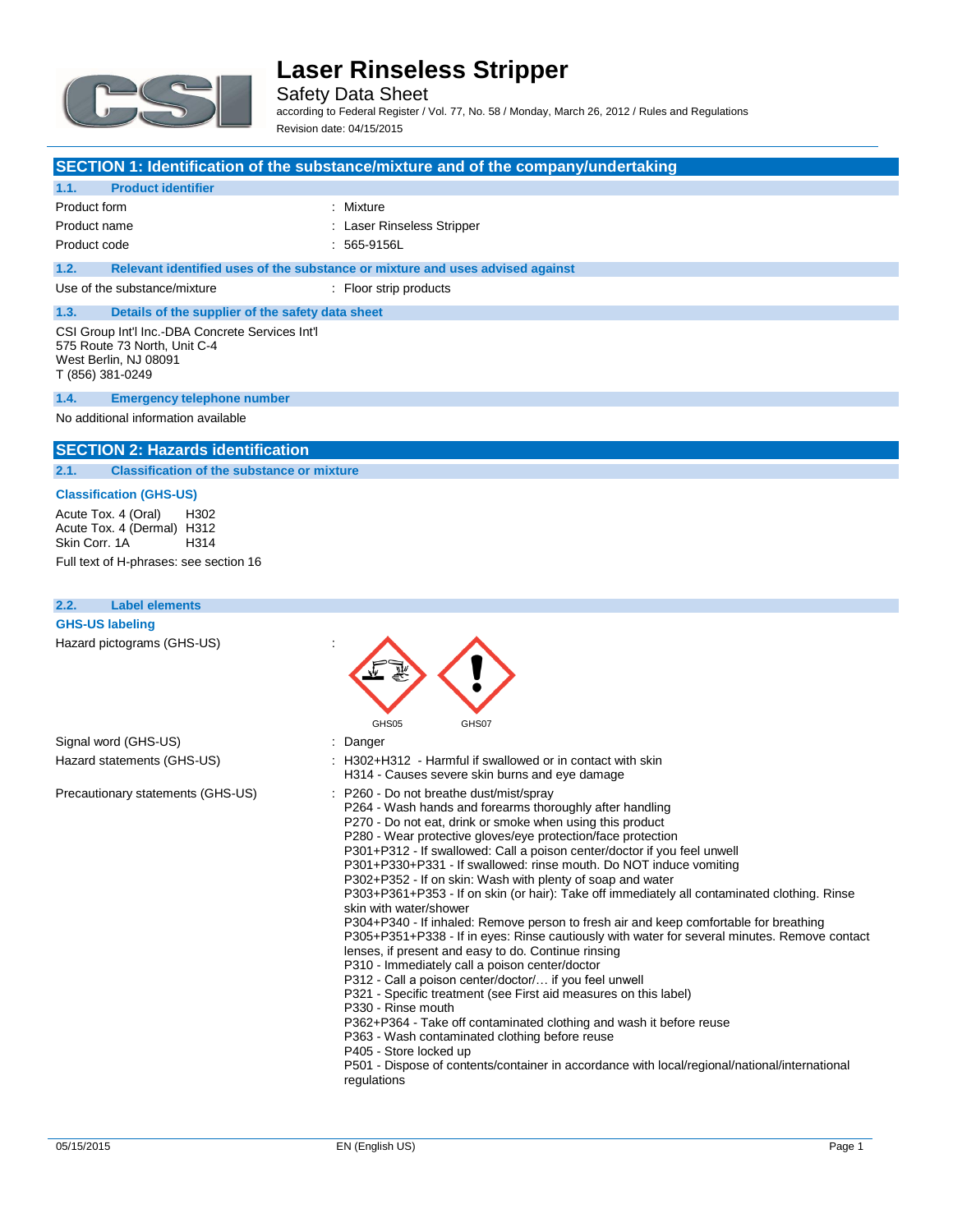## Safety Data Sheet

according to Federal Register / Vol. 77, No. 58 / Monday, March 26, 2012 / Rules and Regulations

#### **2.3. Other hazards**

### No additional information available

## **2.4. Unknown acute toxicity (GHS-US)**

#### Not applicable

### **SECTION 3: Composition/information on ingredients**

#### **3.1. Substance**

### Not applicable

## **3.2. Mixture**

| <b>Name</b>     | <b>Product identifier</b> | $\frac{9}{6}$ | <b>Classification (GHS-US)</b>                                                                                                                                         |
|-----------------|---------------------------|---------------|------------------------------------------------------------------------------------------------------------------------------------------------------------------------|
| 2-butoxyethanol | (CAS No) 111-76-2         | $20 - 30$     | Flam. Liq. 4, H227<br>Acute Tox. 4 (Oral), H302<br>Acute Tox. 3 (Dermal), H311<br>Acute Tox. 2 (Inhalation:gas),<br>H330<br>Skin Irrit. 2, H315<br>Eye Irrit. 2A, H319 |
| 2-aminoethanol  | (CAS No) 141-43-5         | 10 - 20       | Flam. Liq. 4, H227<br>Acute Tox. 4 (Oral), H302<br>Acute Tox. 4 (Dermal), H312<br>Skin Corr. 1B, H314                                                                  |

#### Full text of H-phrases: see section 16

| <b>SECTION 4: First aid measures</b>                                               |                                                                                                                                                                                                                                                                                                |  |  |
|------------------------------------------------------------------------------------|------------------------------------------------------------------------------------------------------------------------------------------------------------------------------------------------------------------------------------------------------------------------------------------------|--|--|
| <b>Description of first aid measures</b><br>4.1.                                   |                                                                                                                                                                                                                                                                                                |  |  |
| First-aid measures general                                                         | : Never give anything by mouth to an unconscious person. If you feel unwell, seek medical<br>advice (show the label where possible).                                                                                                                                                           |  |  |
| First-aid measures after inhalation                                                | : Remove victim to fresh air and keep at rest in a position comfortable for breathing. Immediately<br>call a poison center or doctor/physician.                                                                                                                                                |  |  |
| First-aid measures after skin contact                                              | : Immediately call a poison center or doctor/physician. Specific measures (see supplier<br>information on this label). Wash with plenty of soap and water. Wash contaminated clothing<br>before reuse. Remove/Take off immediately all contaminated clothing. Rinse skin with<br>water/shower. |  |  |
| First-aid measures after eye contact                                               | : Rinse cautiously with water for several minutes. Remove contact lenses, if present and easy to<br>do. Continue rinsing. Immediately call a poison center or doctor/physician.                                                                                                                |  |  |
| First-aid measures after ingestion                                                 | : Rinse mouth. Do NOT induce vomiting. Call a POISON CENTER or doctor/physician if you feel<br>unwell. Immediately call a poison center or doctor/physician.                                                                                                                                   |  |  |
| 4.2.<br>Most important symptoms and effects, both acute and delayed                |                                                                                                                                                                                                                                                                                                |  |  |
| Symptoms/injuries                                                                  | : Causes severe skin burns and eye damage.                                                                                                                                                                                                                                                     |  |  |
| Symptoms/injuries after skin contact                                               | : Repeated exposure to this material can result in absorption through skin causing significant<br>health hazard. Harmful in contact with skin.                                                                                                                                                 |  |  |
| Symptoms/injuries after ingestion                                                  | : Swallowing a small quantity of this material will result in serious health hazard.                                                                                                                                                                                                           |  |  |
| 4.3.<br>Indication of any immediate medical attention and special treatment needed |                                                                                                                                                                                                                                                                                                |  |  |
| No additional information available                                                |                                                                                                                                                                                                                                                                                                |  |  |

|                                | <b>SECTION 5: Firefighting measures</b>               |                                                                                                                                                                      |
|--------------------------------|-------------------------------------------------------|----------------------------------------------------------------------------------------------------------------------------------------------------------------------|
| 5.1.                           | <b>Extinguishing media</b>                            |                                                                                                                                                                      |
|                                | Suitable extinguishing media                          | : Foam. Dry powder. Carbon dioxide. Water spray. Sand.                                                                                                               |
| Unsuitable extinguishing media |                                                       | : Do not use a heavy water stream.                                                                                                                                   |
| 5.2.                           | Special hazards arising from the substance or mixture |                                                                                                                                                                      |
| Reactivity                     |                                                       | : Thermal decomposition generates : corrosive vapors.                                                                                                                |
| 5.3.                           | <b>Advice for firefighters</b>                        |                                                                                                                                                                      |
| Firefighting instructions      |                                                       | : Use water spray or fog for cooling exposed containers. Exercise caution when fighting any<br>chemical fire. Prevent fire-fighting water from entering environment. |
| Protection during firefighting |                                                       | : Do not enter fire area without proper protective equipment, including respiratory protection.                                                                      |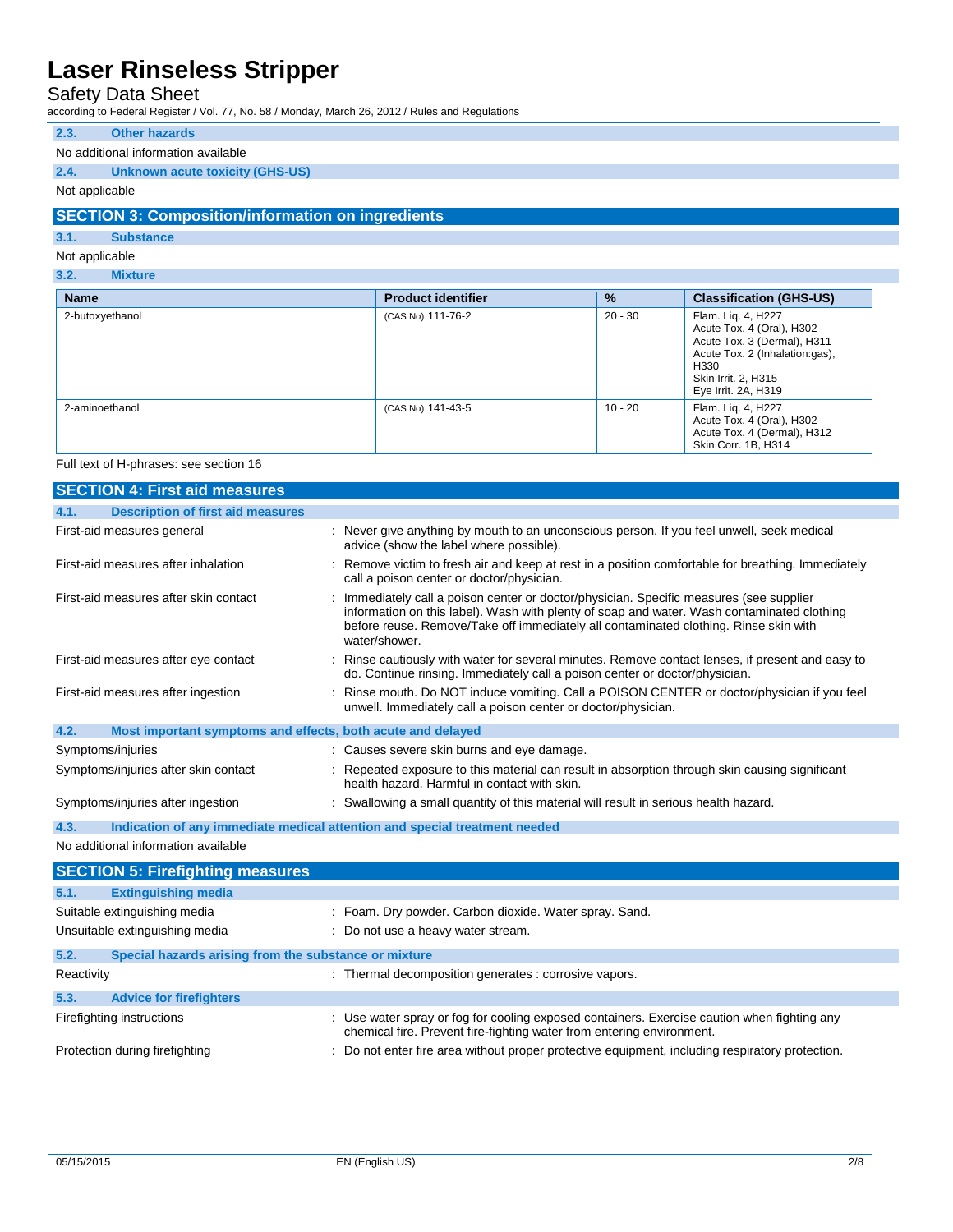## Safety Data Sheet

according to Federal Register / Vol. 77, No. 58 / Monday, March 26, 2012 / Rules and Regulations

|                                               | iccording to Federal Register / Vol. 77, No. 58 / Monday, March 26, 2012 / Rules and Regulations                                                   |                                                                                                                                                                                                                                                                                     |  |  |
|-----------------------------------------------|----------------------------------------------------------------------------------------------------------------------------------------------------|-------------------------------------------------------------------------------------------------------------------------------------------------------------------------------------------------------------------------------------------------------------------------------------|--|--|
| <b>SECTION 6: Accidental release measures</b> |                                                                                                                                                    |                                                                                                                                                                                                                                                                                     |  |  |
| 6.1.                                          | Personal precautions, protective equipment and emergency procedures                                                                                |                                                                                                                                                                                                                                                                                     |  |  |
| 6.1.1.                                        | For non-emergency personnel<br><b>Emergency procedures</b><br>: Evacuate unnecessary personnel.                                                    |                                                                                                                                                                                                                                                                                     |  |  |
| 6.1.2.                                        | For emergency responders<br>Equip cleanup crew with proper protection.<br>Protective equipment<br>: Ventilate area.<br><b>Emergency procedures</b> |                                                                                                                                                                                                                                                                                     |  |  |
| 6.2.                                          | <b>Environmental precautions</b>                                                                                                                   |                                                                                                                                                                                                                                                                                     |  |  |
|                                               |                                                                                                                                                    | Prevent entry to sewers and public waters. Notify authorities if liquid enters sewers or public waters.                                                                                                                                                                             |  |  |
| 6.3.                                          | Methods and material for containment and cleaning up                                                                                               |                                                                                                                                                                                                                                                                                     |  |  |
|                                               | Methods for cleaning up                                                                                                                            | : Soak up spills with inert solids, such as clay or diatomaceous earth as soon as possible. Collect<br>spillage. Store away from other materials.                                                                                                                                   |  |  |
| 6.4.                                          | <b>Reference to other sections</b>                                                                                                                 |                                                                                                                                                                                                                                                                                     |  |  |
|                                               | See Heading 8. Exposure controls and personal protection.                                                                                          |                                                                                                                                                                                                                                                                                     |  |  |
|                                               | <b>SECTION 7: Handling and storage</b>                                                                                                             |                                                                                                                                                                                                                                                                                     |  |  |
| 7.1.                                          | <b>Precautions for safe handling</b>                                                                                                               |                                                                                                                                                                                                                                                                                     |  |  |
| Precautions for safe handling                 |                                                                                                                                                    | : Wash hands and other exposed areas with mild soap and water before eating, drinking or<br>smoking and when leaving work. Provide good ventilation in process area to prevent formation<br>of vapor. Do not breathe dust/mist/spray. Avoid contact during pregnancy/while nursing. |  |  |
| Hygiene measures<br>handling.                 |                                                                                                                                                    | Do not eat, drink or smoke when using this product. Wash hands and forearms thoroughly after                                                                                                                                                                                        |  |  |
| 7.2.                                          | Conditions for safe storage, including any incompatibilities                                                                                       |                                                                                                                                                                                                                                                                                     |  |  |
|                                               | <b>Technical measures</b>                                                                                                                          | : Comply with applicable regulations.                                                                                                                                                                                                                                               |  |  |
| Storage conditions                            |                                                                                                                                                    | : Keep only in the original container in a cool, well ventilated place away from heat, hot surfaces,<br>sparks, open flame and other ignition sources. No smoking. Keep container closed when not in<br>use.                                                                        |  |  |
| Incompatible products                         |                                                                                                                                                    | Strong bases. Strong acids.                                                                                                                                                                                                                                                         |  |  |
| Incompatible materials                        |                                                                                                                                                    | : Sources of ignition. Direct sunlight.                                                                                                                                                                                                                                             |  |  |

**7.3. Specific end use(s)**

No additional information available

## **SECTION 8: Exposure controls/personal protection**

| 8.1.<br><b>Control parameters</b> |                                     |                       |  |
|-----------------------------------|-------------------------------------|-----------------------|--|
| <b>Laser Rinseless Stripper</b>   |                                     |                       |  |
| <b>ACGIH</b><br>Not applicable    |                                     |                       |  |
| <b>OSHA</b>                       | Not applicable                      |                       |  |
| 2-butoxyethanol (111-76-2)        |                                     |                       |  |
| <b>ACGIH</b>                      | ACGIH TWA (ppm)                     | 20 ppm                |  |
| <b>ACGIH</b>                      | ACGIH STEL (ppm)                    | 20 ppm                |  |
| <b>ACGIH</b>                      | Remark (ACGIH)                      | Eye & URT irr         |  |
| <b>OSHA</b>                       | OSHA PEL (TWA) (mg/m <sup>3</sup> ) | 240 mg/m <sup>3</sup> |  |
| <b>OSHA</b>                       | OSHA PEL (TWA) (ppm)                | 50 ppm                |  |
| 2-aminoethanol (141-43-5)         |                                     |                       |  |
| <b>ACGIH</b>                      | ACGIH TWA (ppm)                     | 3 ppm                 |  |
| <b>ACGIH</b>                      | ACGIH STEL (ppm)                    | 3 ppm                 |  |
| <b>ACGIH</b>                      | Remark (ACGIH)                      | Eye & skin irr        |  |
| <b>OSHA</b>                       | OSHA PEL (TWA) (mg/m <sup>3</sup> ) | $6$ mg/m <sup>3</sup> |  |
| <b>OSHA</b>                       | OSHA PEL (TWA) (ppm)                | 3 ppm                 |  |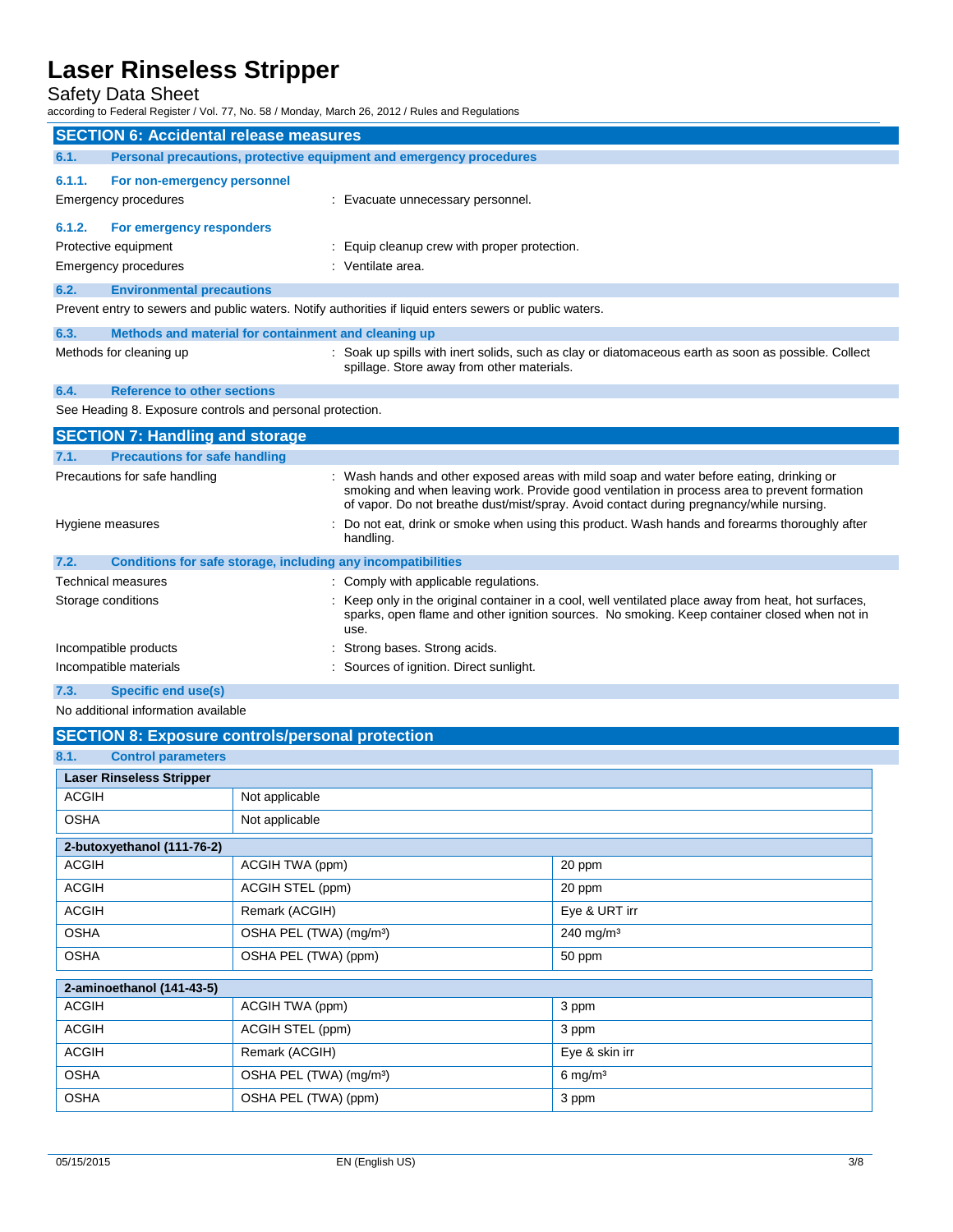Safety Data Sheet

according to Federal Register / Vol. 77, No. 58 / Monday, March 26, 2012 / Rules and Regulations

| 8.2.<br><b>Exposure controls</b>                                                              |                                          |
|-----------------------------------------------------------------------------------------------|------------------------------------------|
| Personal protective equipment                                                                 | : Avoid all unnecessary exposure.        |
|                                                                                               |                                          |
| : Wear protective gloves/eye protection/face protection protective gloves.<br>Hand protection |                                          |
| Eye protection                                                                                | : Chemical goggles or face shield.       |
| Skin and body protection                                                                      | : Wear suitable protective clothing.     |
| Respiratory protection                                                                        | : Wear appropriate mask.                 |
| Other information                                                                             | : Do not eat, drink or smoke during use. |

| <b>SECTION 9: Physical and chemical properties</b>            |                                                                                                                                     |  |  |
|---------------------------------------------------------------|-------------------------------------------------------------------------------------------------------------------------------------|--|--|
| Information on basic physical and chemical properties<br>9.1. |                                                                                                                                     |  |  |
| Physical state                                                | : Liquid                                                                                                                            |  |  |
| Color                                                         | : Blue                                                                                                                              |  |  |
| Odor                                                          | lemon odor                                                                                                                          |  |  |
| Odor threshold                                                | No data available                                                                                                                   |  |  |
| pH                                                            | 12                                                                                                                                  |  |  |
| Melting point                                                 | No data available                                                                                                                   |  |  |
| Freezing point                                                | No data available                                                                                                                   |  |  |
| Boiling point                                                 | 212 - 220 °F                                                                                                                        |  |  |
| Flash point                                                   | : $\geq 200$ °F                                                                                                                     |  |  |
| Relative evaporation rate (butyl acetate=1)                   | : No data available                                                                                                                 |  |  |
| Flammability (solid, gas)                                     | No data available                                                                                                                   |  |  |
| <b>Explosion limits</b>                                       | No data available                                                                                                                   |  |  |
| <b>Explosive properties</b>                                   | No data available                                                                                                                   |  |  |
| Oxidizing properties                                          | No data available                                                                                                                   |  |  |
| Vapor pressure                                                | No data available                                                                                                                   |  |  |
| Relative density                                              | : 0.97                                                                                                                              |  |  |
| Relative vapor density at 20 °C                               | Same as water                                                                                                                       |  |  |
| Solubility                                                    | Soluble in water.<br>Water: Solubility in water of component(s) of the mixture :<br>$\bullet$ ( $\bullet$ ) $\bullet$ ( $\bullet$ ) |  |  |
| Log Pow                                                       | No data available                                                                                                                   |  |  |
| Log Kow                                                       | No data available                                                                                                                   |  |  |
| Auto-ignition temperature                                     | No data available                                                                                                                   |  |  |
| Decomposition temperature                                     | No data available                                                                                                                   |  |  |
| Viscosity                                                     | No data available                                                                                                                   |  |  |
| Viscosity, kinematic                                          | No data available                                                                                                                   |  |  |
| Viscosity, dynamic                                            | No data available                                                                                                                   |  |  |

#### **9.2. Other information**

No additional information available

|                                                      | <b>SECTION 10: Stability and reactivity</b>         |  |  |  |  |
|------------------------------------------------------|-----------------------------------------------------|--|--|--|--|
| 10.1.                                                | <b>Reactivity</b>                                   |  |  |  |  |
|                                                      | Thermal decomposition generates : corrosive vapors. |  |  |  |  |
| 10.2.                                                | <b>Chemical stability</b>                           |  |  |  |  |
|                                                      | Stable under normal conditions. Not established.    |  |  |  |  |
| 10.3.                                                | <b>Possibility of hazardous reactions</b>           |  |  |  |  |
| Not established.                                     |                                                     |  |  |  |  |
| 10.4.                                                | <b>Conditions to avoid</b>                          |  |  |  |  |
| Direct sunlight. Extremely high or low temperatures. |                                                     |  |  |  |  |
| 10.5.                                                | <b>Incompatible materials</b>                       |  |  |  |  |
|                                                      | Strong acids. Strong bases.                         |  |  |  |  |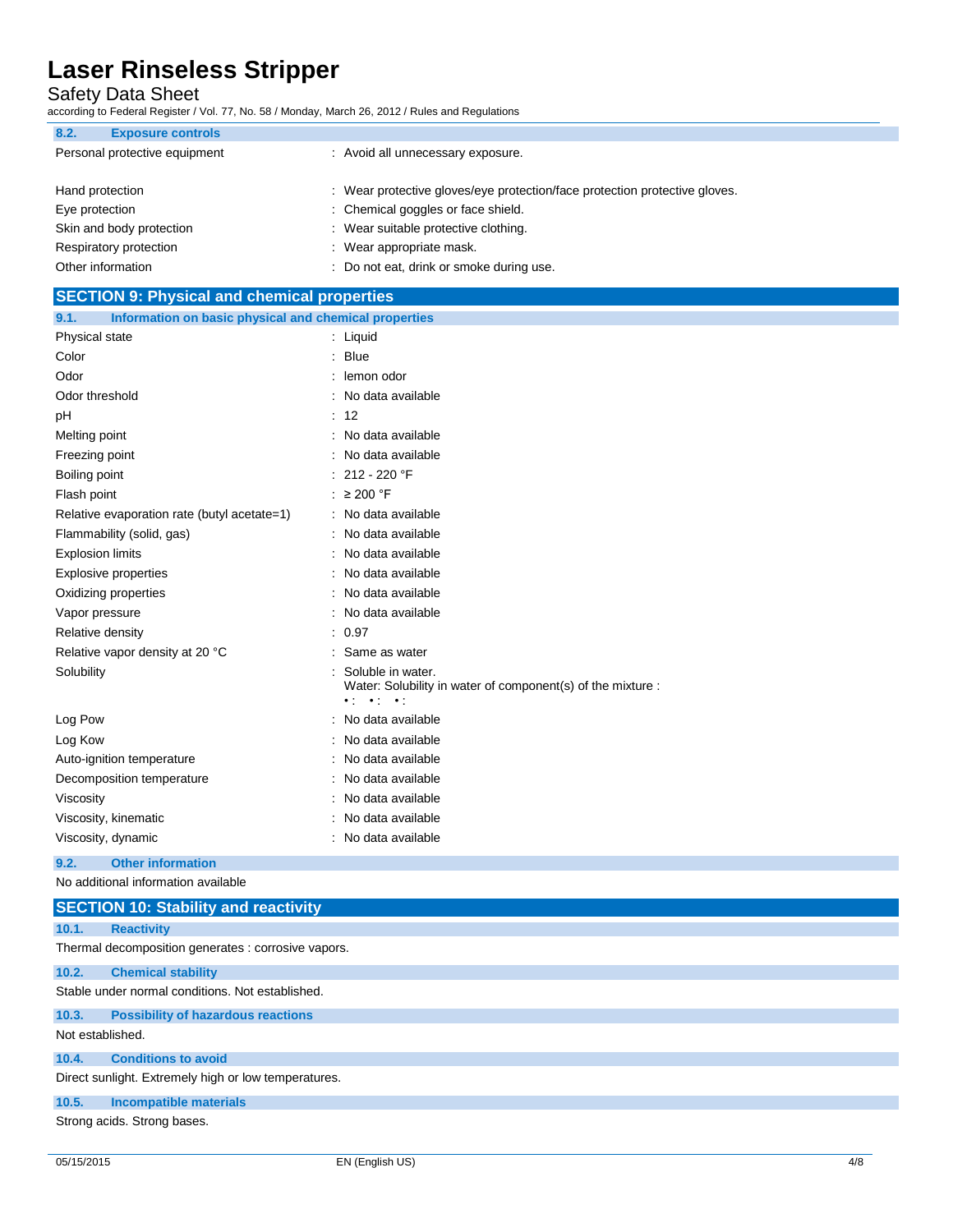Safety Data Sheet

according to Federal Register / Vol. 77, No. 58 / Monday, March 26, 2012 / Rules and Regulations

#### **10.6. Hazardous decomposition products**

Fume. Carbon monoxide. Carbon dioxide. Thermal decomposition generates : corrosive vapors.

### **SECTION 11: Toxicological information**

### **11.1. Information on toxicological effects**

Acute toxicity **in the summallicity** oral: Harmful if swallowed. Dermal: Harmful in contact with skin.

| <b>Laser Rinseless Stripper</b>                        |                                                                                                                                                                             |  |
|--------------------------------------------------------|-----------------------------------------------------------------------------------------------------------------------------------------------------------------------------|--|
| ATE US (oral)                                          | 1873.507 mg/kg body weight                                                                                                                                                  |  |
| ATE US (dermal)                                        | 1474.222 mg/kg body weight                                                                                                                                                  |  |
| 2-butoxyethanol (111-76-2)                             |                                                                                                                                                                             |  |
| LD50 oral rat                                          | 530 mg/kg (Rat; Equivalent or similar to OECD 401; Literature study; 1746 mg/kg bodyweight;<br>Rat; Experimental value)                                                     |  |
| LD50 dermal rat                                        | > 2000 mg/kg body weight (Rat; Experimental value; OECD 402: Acute Dermal Toxicity)                                                                                         |  |
| LD50 dermal rabbit                                     | 435 mg/kg body weight (Rabbit; Experimental value; OECD 402: Acute Dermal Toxicity; 435<br>mg/kg bodyweight; Rabbit; Weight of evidence; Equivalent or similar to OECD 402) |  |
| LC50 inhalation rat (mg/l)                             | 2.17 mg/l/4h (Rat; Experimental value; 2.35 mg/l/4h; Rat; Experimental value)                                                                                               |  |
| LC50 inhalation rat (ppm)                              | 450 - 486 ppm/4h 450-486, Rat                                                                                                                                               |  |
| ATE US (oral)                                          | 530.000 mg/kg body weight                                                                                                                                                   |  |
| ATE US (dermal)                                        | 435.000 mg/kg body weight                                                                                                                                                   |  |
| ATE US (gases)                                         | 450.000 ppmV/4h                                                                                                                                                             |  |
| ATE US (vapors)                                        | 2.170 mg/l/4h                                                                                                                                                               |  |
| ATE US (dust, mist)                                    | 2.170 mg/l/4h                                                                                                                                                               |  |
| 2-aminoethanol (141-43-5)                              |                                                                                                                                                                             |  |
| LD50 oral rat                                          | 1720 mg/kg (Rat)                                                                                                                                                            |  |
| LD50 dermal rabbit                                     | 1018 mg/kg (Rabbit)                                                                                                                                                         |  |
| ATE US (oral)                                          | 1720.000 mg/kg body weight                                                                                                                                                  |  |
| ATE US (dermal)                                        | 1018.000 mg/kg body weight                                                                                                                                                  |  |
| Skin corrosion/irritation                              | : Causes severe skin burns and eye damage.                                                                                                                                  |  |
|                                                        | pH: 12                                                                                                                                                                      |  |
| Serious eye damage/irritation                          | : Not classified                                                                                                                                                            |  |
|                                                        | pH: 12                                                                                                                                                                      |  |
| Respiratory or skin sensitization                      | Not classified                                                                                                                                                              |  |
| Germ cell mutagenicity                                 | Not classified                                                                                                                                                              |  |
| Carcinogenicity                                        | Not classified                                                                                                                                                              |  |
| 2-butoxyethanol (111-76-2)                             |                                                                                                                                                                             |  |
| IARC group                                             | 3 - Not classifiable                                                                                                                                                        |  |
|                                                        |                                                                                                                                                                             |  |
| Reproductive toxicity                                  | : Not classified                                                                                                                                                            |  |
| Specific target organ toxicity (single exposure)       | : Not classified                                                                                                                                                            |  |
| Specific target organ toxicity (repeated<br>exposure)  | : Not classified                                                                                                                                                            |  |
| Aspiration hazard                                      | : Not classified                                                                                                                                                            |  |
| Potential Adverse human health effects and<br>symptoms | Based on available data, the classification criteria are not met. Harmful if swallowed. Harmful in<br>contact with skin.                                                    |  |
| Symptoms/injuries after skin contact                   | : Repeated exposure to this material can result in absorption through skin causing significant<br>health hazard. Harmful in contact with skin.                              |  |
| Symptoms/injuries after ingestion                      | : Swallowing a small quantity of this material will result in serious health hazard.                                                                                        |  |

| <b>SECTION 12: Ecological information</b> |                                                              |  |
|-------------------------------------------|--------------------------------------------------------------|--|
| 12.1.<br><b>Toxicity</b>                  |                                                              |  |
| 2-butoxyethanol (111-76-2)                |                                                              |  |
| LC50 fish 1                               | 116 ppm (96 h; Cyprinodon variegatus; Nominal concentration) |  |
| EC50 Daphnia 1                            | 1700 mg/l (48 h; Daphnia sp.; Nominal concentration)         |  |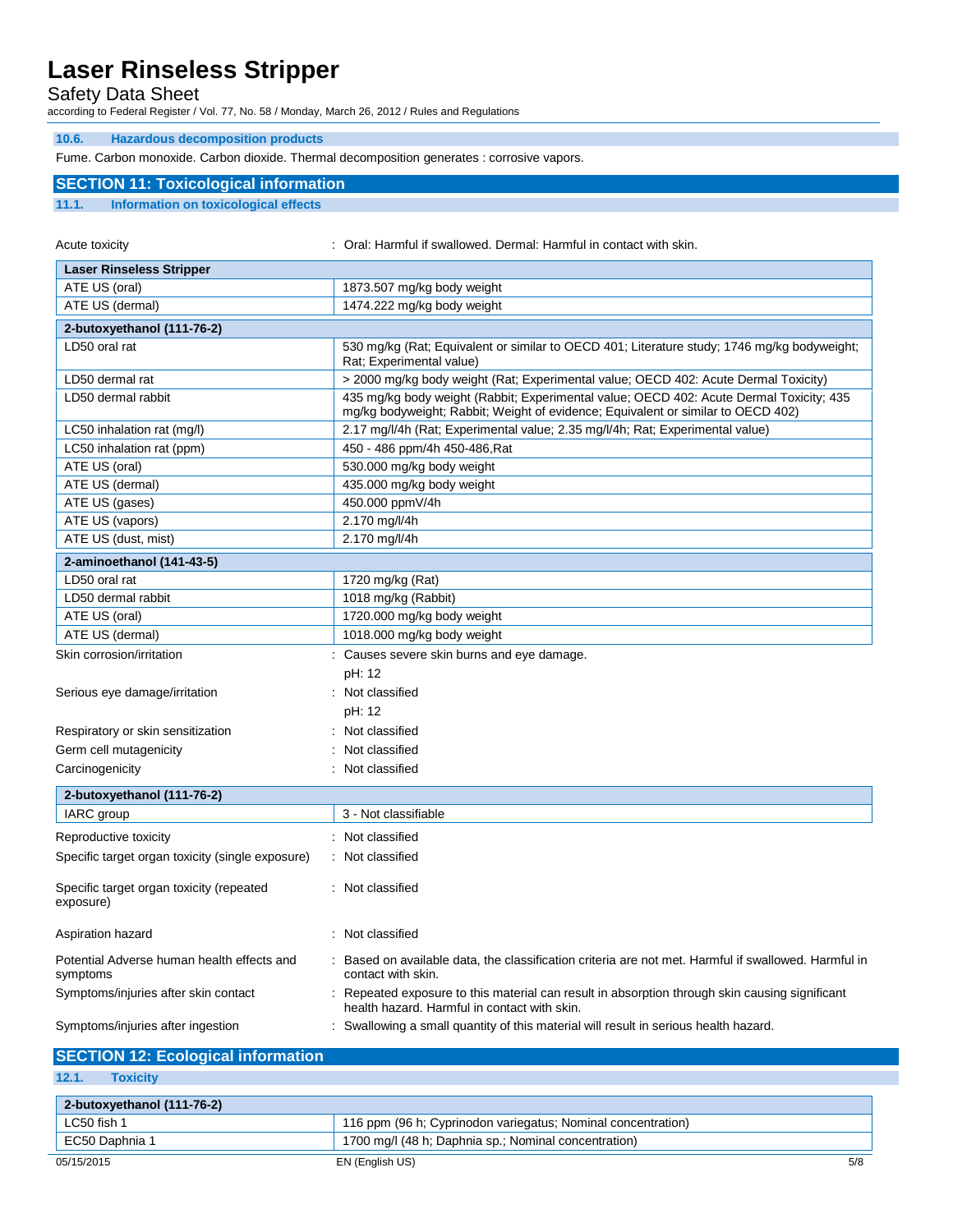Safety Data Sheet

according to Federal Register / Vol. 77, No. 58 / Monday, March 26, 2012 / Rules and Regulations

| 2-butoxyethanol (111-76-2)                                 |                                                                                         |  |  |
|------------------------------------------------------------|-----------------------------------------------------------------------------------------|--|--|
| LC50 fish 2                                                | 1341 ppm (96 h; Lepomis macrochirus)                                                    |  |  |
| EC50 Daphnia 2                                             | 1720 mg/l (24 h; Daphnia magna)                                                         |  |  |
| TLM fish 1                                                 | 100 - 1000,96 h; Pisces                                                                 |  |  |
| TLM other aquatic organisms 1                              | 100 - 1000,96 h                                                                         |  |  |
| Threshold limit algae 1                                    | 900 mg/l (168 h; Scenedesmus quadricauda)                                               |  |  |
| Threshold limit algae 2                                    | 35 mg/l (192 h; Microcystis aeruginosa)                                                 |  |  |
| 2-aminoethanol (141-43-5)                                  |                                                                                         |  |  |
| LC50 fish 1                                                | 150 mg/l 96 h; Salmo gairdneri (Oncorhynchus mykiss)                                    |  |  |
| EC50 Daphnia 1                                             | 140 mg/l (24 h; Daphnia magna)                                                          |  |  |
| LC50 fish 2                                                | 329.16 mg/l (96 h; Lepomis macrochirus)                                                 |  |  |
| TLM fish 1                                                 | 100 - 1000,96 h; Pisces                                                                 |  |  |
| TLM other aquatic organisms 1                              | 100 - 1000,96 h                                                                         |  |  |
| Threshold limit algae 1                                    | 0.97 mg/l (192 h; Scenedesmus quadricauda; Inhibitory)                                  |  |  |
| Threshold limit algae 2                                    | 35 mg/l (72 h; Algae)                                                                   |  |  |
| <b>Persistence and degradability</b><br>12.2.              |                                                                                         |  |  |
| <b>Laser Rinseless Stripper</b>                            |                                                                                         |  |  |
| Persistence and degradability                              | Not established.                                                                        |  |  |
| 2-butoxyethanol (111-76-2)                                 |                                                                                         |  |  |
| Persistence and degradability                              | Readily biodegradable in water. Biodegradable in the soil. Photodegradation in the air. |  |  |
| Biochemical oxygen demand (BOD)                            | 0.71 g O <sub>2</sub> /g substance                                                      |  |  |
| Chemical oxygen demand (COD)                               | 2.20 g O <sub>2</sub> /g substance                                                      |  |  |
| ThOD                                                       | 2.305 g O <sub>2</sub> /g substance                                                     |  |  |
| BOD (% of ThOD)                                            | 0.31 % ThOD                                                                             |  |  |
|                                                            |                                                                                         |  |  |
| 2-aminoethanol (141-43-5)<br>Persistence and degradability |                                                                                         |  |  |
| Biochemical oxygen demand (BOD)                            | Readily biodegradable in water. Biodegradable in the soil.                              |  |  |
|                                                            | 0.80 g $O_2$ /g substance                                                               |  |  |
| Chemical oxygen demand (COD)                               | 1.34 g O <sub>2</sub> /g substance                                                      |  |  |
| ThOD                                                       | 2.49 g O <sub>2</sub> /g substance                                                      |  |  |
| BOD (% of ThOD)                                            | 0.32 % ThOD                                                                             |  |  |
| <b>Bioaccumulative potential</b><br>12.3.                  |                                                                                         |  |  |
| <b>Laser Rinseless Stripper</b>                            |                                                                                         |  |  |
| Bioaccumulative potential                                  | Not established.                                                                        |  |  |
| 2-butoxyethanol (111-76-2)                                 |                                                                                         |  |  |
| Log Pow                                                    | 0.81 (Experimental value; BASF test; 25 °C)                                             |  |  |
| Bioaccumulative potential                                  | Low potential for bioaccumulation (Log Kow $<$ 4).                                      |  |  |
| 2-aminoethanol (141-43-5)                                  |                                                                                         |  |  |
| Log Pow                                                    | $-1.91$                                                                                 |  |  |
| Bioaccumulative potential                                  | Bioaccumulation: not applicable.                                                        |  |  |
| <b>Mobility in soil</b><br>12.4.                           |                                                                                         |  |  |
| 2-butoxyethanol (111-76-2)                                 |                                                                                         |  |  |
| Surface tension                                            | 0.027 N/m (25 °C)                                                                       |  |  |
| 2-aminoethanol (141-43-5)                                  |                                                                                         |  |  |
| Surface tension                                            | 0.050 N/m                                                                               |  |  |
|                                                            |                                                                                         |  |  |
| 12.5.<br><b>Other adverse effects</b>                      |                                                                                         |  |  |
| Effect on the global warming                               | : No known ecological damage caused by this product.                                    |  |  |
| Other information                                          | : Avoid release to the environment.                                                     |  |  |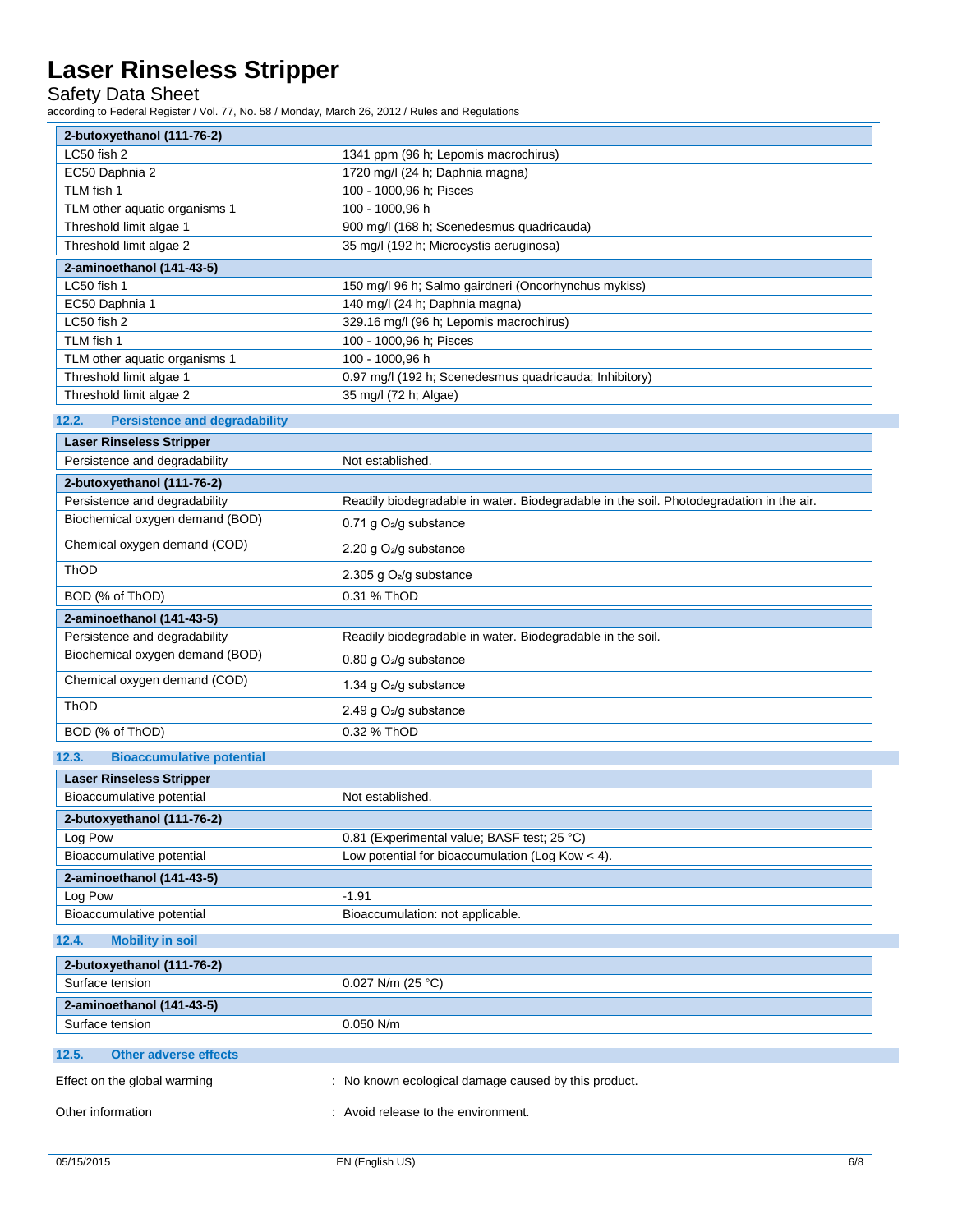## Safety Data Sheet

according to Federal Register / Vol. 77, No. 58 / Monday, March 26, 2012 / Rules and Regulations

| according to I cacial Regional / Vol. 77, No. 00 / Monday, March 20, 2012 / Ruico and Regulation.<br><b>SECTION 13: Disposal considerations</b> |                                                                                          |  |  |  |
|-------------------------------------------------------------------------------------------------------------------------------------------------|------------------------------------------------------------------------------------------|--|--|--|
| 13.1.<br><b>Waste treatment methods</b>                                                                                                         |                                                                                          |  |  |  |
| Waste disposal recommendations                                                                                                                  | : Dispose in a safe manner in accordance with local/national regulations. Dispose of     |  |  |  |
|                                                                                                                                                 | contents/container in accordance with local/regional/national/international regulations. |  |  |  |
| Ecology - waste materials                                                                                                                       | : Avoid release to the environment.                                                      |  |  |  |
|                                                                                                                                                 |                                                                                          |  |  |  |
| <b>SECTION 14: Transport information</b>                                                                                                        |                                                                                          |  |  |  |
| <b>Department of Transportation (DOT)</b>                                                                                                       |                                                                                          |  |  |  |
| In accordance with DOT                                                                                                                          |                                                                                          |  |  |  |
| Not regulated for transport                                                                                                                     |                                                                                          |  |  |  |
| <b>Additional information</b>                                                                                                                   |                                                                                          |  |  |  |
| Other information                                                                                                                               | : No supplementary information available.                                                |  |  |  |
|                                                                                                                                                 |                                                                                          |  |  |  |
| <b>ADR</b>                                                                                                                                      |                                                                                          |  |  |  |
| No additional information available                                                                                                             |                                                                                          |  |  |  |
| <b>Transport by sea</b>                                                                                                                         |                                                                                          |  |  |  |
| No additional information available                                                                                                             |                                                                                          |  |  |  |
| <b>Air transport</b>                                                                                                                            |                                                                                          |  |  |  |
| No additional information available                                                                                                             |                                                                                          |  |  |  |
| <b>SECTION 15: Regulatory information</b>                                                                                                       |                                                                                          |  |  |  |
| 15.1. US Federal regulations                                                                                                                    |                                                                                          |  |  |  |
| 2-butoxyethanol (111-76-2)                                                                                                                      |                                                                                          |  |  |  |
| Listed on the United States TSCA (Toxic Substances Control Act) inventory                                                                       |                                                                                          |  |  |  |
| 2-aminoethanol (141-43-5)                                                                                                                       |                                                                                          |  |  |  |
| Listed on the United States TSCA (Toxic Substances Control Act) inventory                                                                       |                                                                                          |  |  |  |
| 15.2. International regulations                                                                                                                 |                                                                                          |  |  |  |
| <b>CANADA</b>                                                                                                                                   |                                                                                          |  |  |  |
| No additional information available                                                                                                             |                                                                                          |  |  |  |
| <b>EU-Regulations</b>                                                                                                                           |                                                                                          |  |  |  |
| No additional information available                                                                                                             |                                                                                          |  |  |  |
|                                                                                                                                                 |                                                                                          |  |  |  |
| Classification according to Regulation (EC) No. 1272/2008 [CLP]<br>No additional information available                                          |                                                                                          |  |  |  |
|                                                                                                                                                 |                                                                                          |  |  |  |
| Classification according to Directive 67/548/EEC [DSD] or 1999/45/EC [DPD]<br>Not classified                                                    |                                                                                          |  |  |  |
|                                                                                                                                                 |                                                                                          |  |  |  |
| <b>National regulations</b>                                                                                                                     |                                                                                          |  |  |  |
| No additional information available                                                                                                             |                                                                                          |  |  |  |
| 15.3. US State regulations                                                                                                                      |                                                                                          |  |  |  |
| No additional information available                                                                                                             |                                                                                          |  |  |  |
|                                                                                                                                                 |                                                                                          |  |  |  |
| <b>SECTION 16: Other information</b>                                                                                                            |                                                                                          |  |  |  |
| <b>Revision date</b>                                                                                                                            | : 04/15/2015                                                                             |  |  |  |
| Other information                                                                                                                               | : None.                                                                                  |  |  |  |